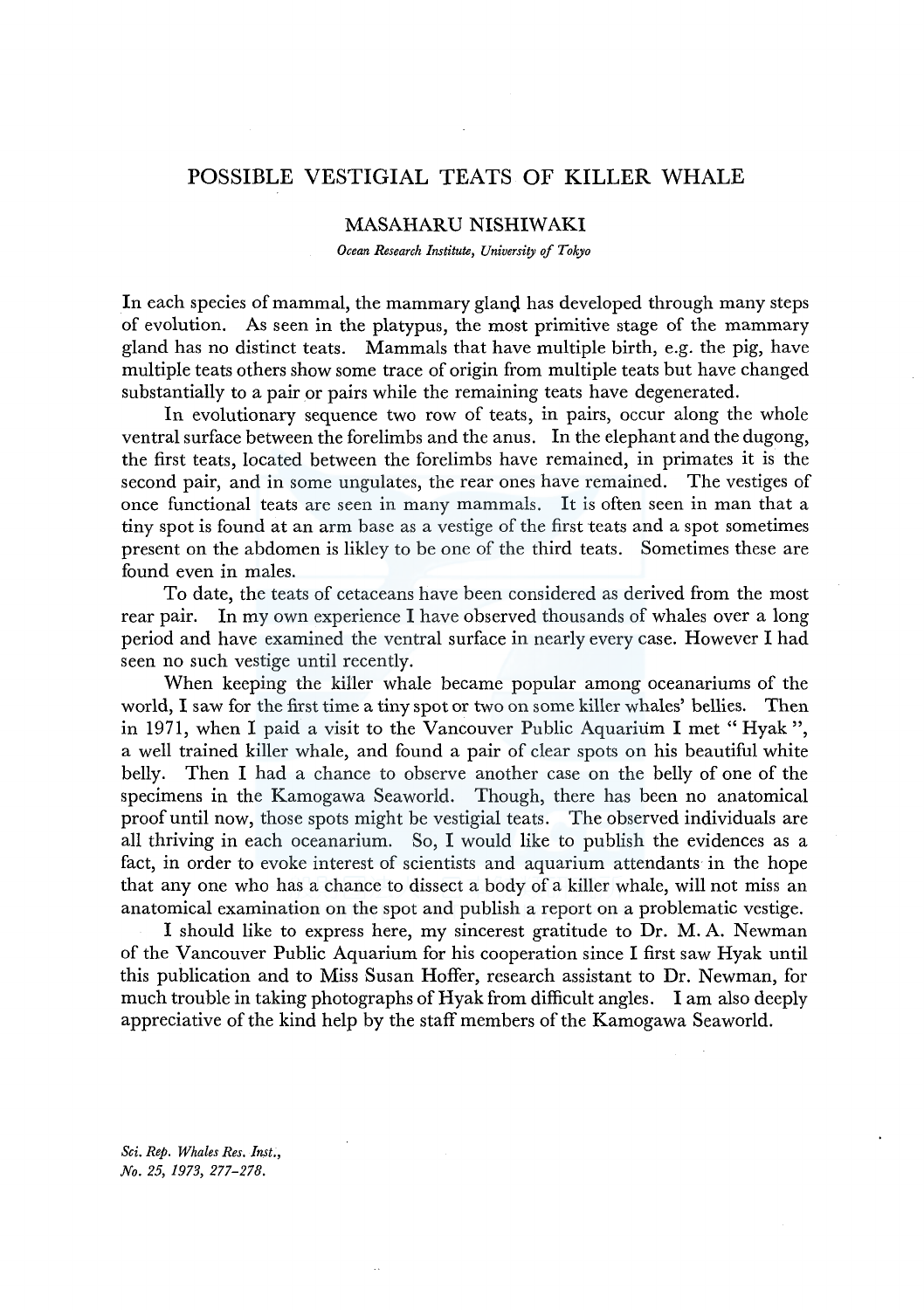## 278 NISHIWAKI

## **EXPLANATION OF PLATE**

The belly of the killer whale with vestigial teats.

Fig. 1. "Jumbo" of the Kamogawa Seaworld (upper left).

Fig. 2. "Hyak" of the Vancouver Public Aquarium (upper right and Fig. 3 (lower).



&i. *Rep. Whales Res. Inst., No. 25, 1973.*